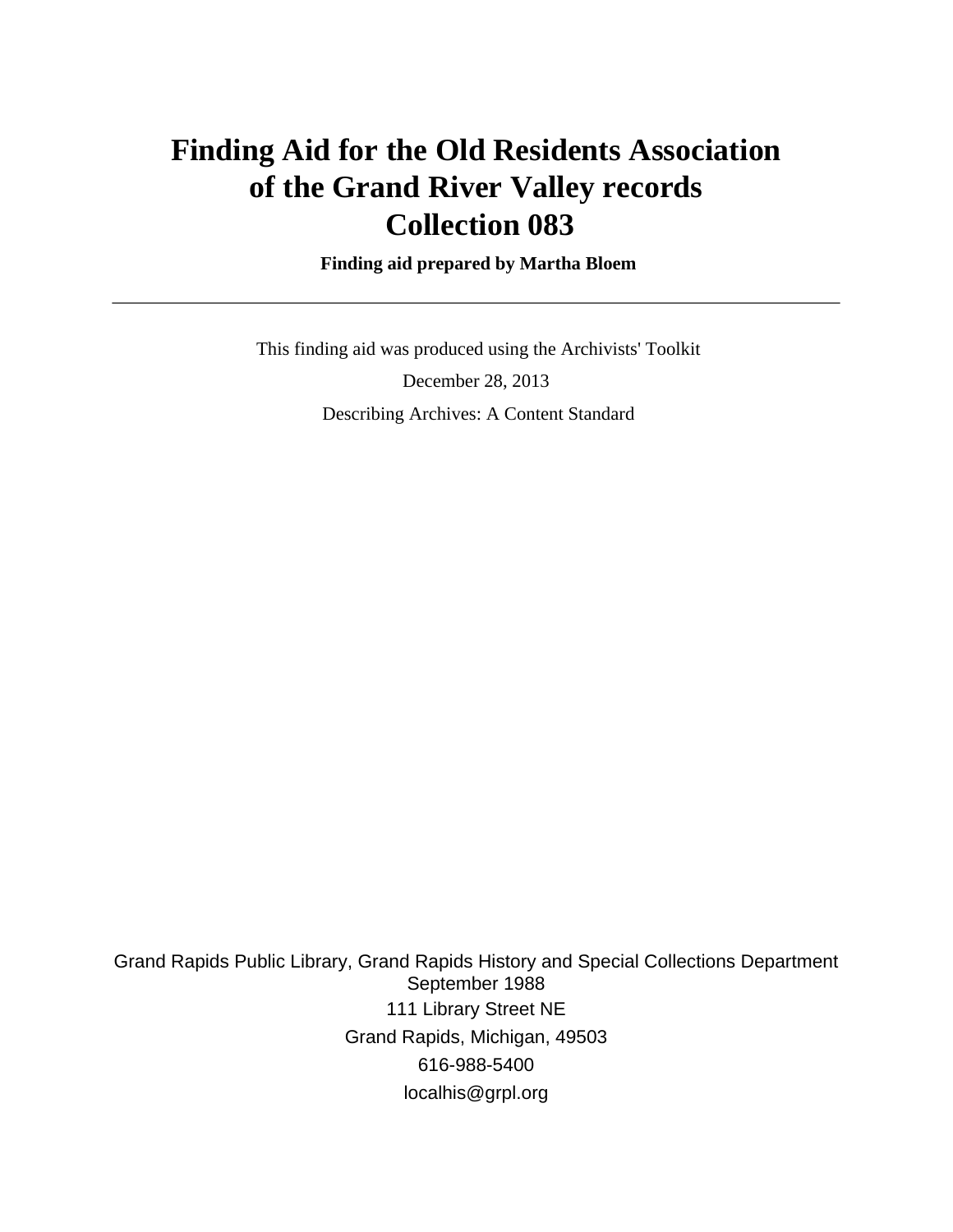## **Table of Contents**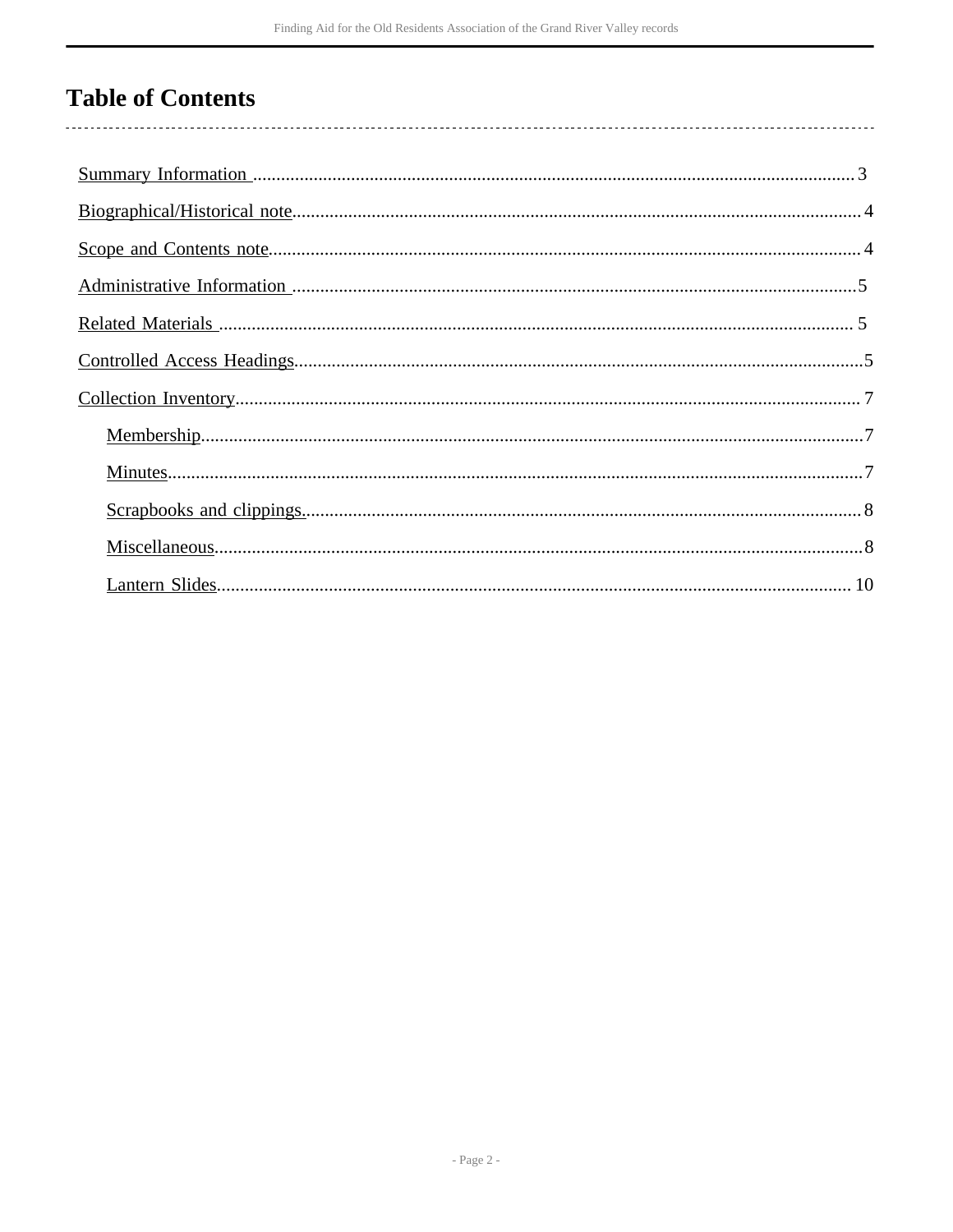## <span id="page-2-0"></span>**Summary Information**

| <b>Repository</b> | Grand Rapids Public Library, Grand Rapids History and Special<br><b>Collections Department</b>                                                                                                                                                                                                                                                                                                                                                                                                                                                                                                  |
|-------------------|-------------------------------------------------------------------------------------------------------------------------------------------------------------------------------------------------------------------------------------------------------------------------------------------------------------------------------------------------------------------------------------------------------------------------------------------------------------------------------------------------------------------------------------------------------------------------------------------------|
| <b>Creator</b>    | Old Resident's Association of the Grand River Valley.                                                                                                                                                                                                                                                                                                                                                                                                                                                                                                                                           |
| <b>Title</b>      | Old Residents Association of the Grand River Valley records                                                                                                                                                                                                                                                                                                                                                                                                                                                                                                                                     |
| Date [inclusive]  | 1858-1955, n.d.                                                                                                                                                                                                                                                                                                                                                                                                                                                                                                                                                                                 |
| <b>Extent</b>     | 3.7 Linear feet 14 boxes plus flat files                                                                                                                                                                                                                                                                                                                                                                                                                                                                                                                                                        |
| Language          | English                                                                                                                                                                                                                                                                                                                                                                                                                                                                                                                                                                                         |
| <b>Abstract</b>   | The Old Residents' Association of the Grand River Valley existed to<br>gather facts about the early history of Kent County and Michigan and to<br>form a social feeling among those who ranked as pioneers. The group<br>was formerly known as the Old Settlers' Society of Kent County. The<br>collection contains materials from its original formation to 1966. Included<br>are family records of members, meeting minutes and scrapbooks of news<br>clippings and obituaries. Also included is a set of lantern slides, donated to<br>the Association by the Estate of William H. Anderson. |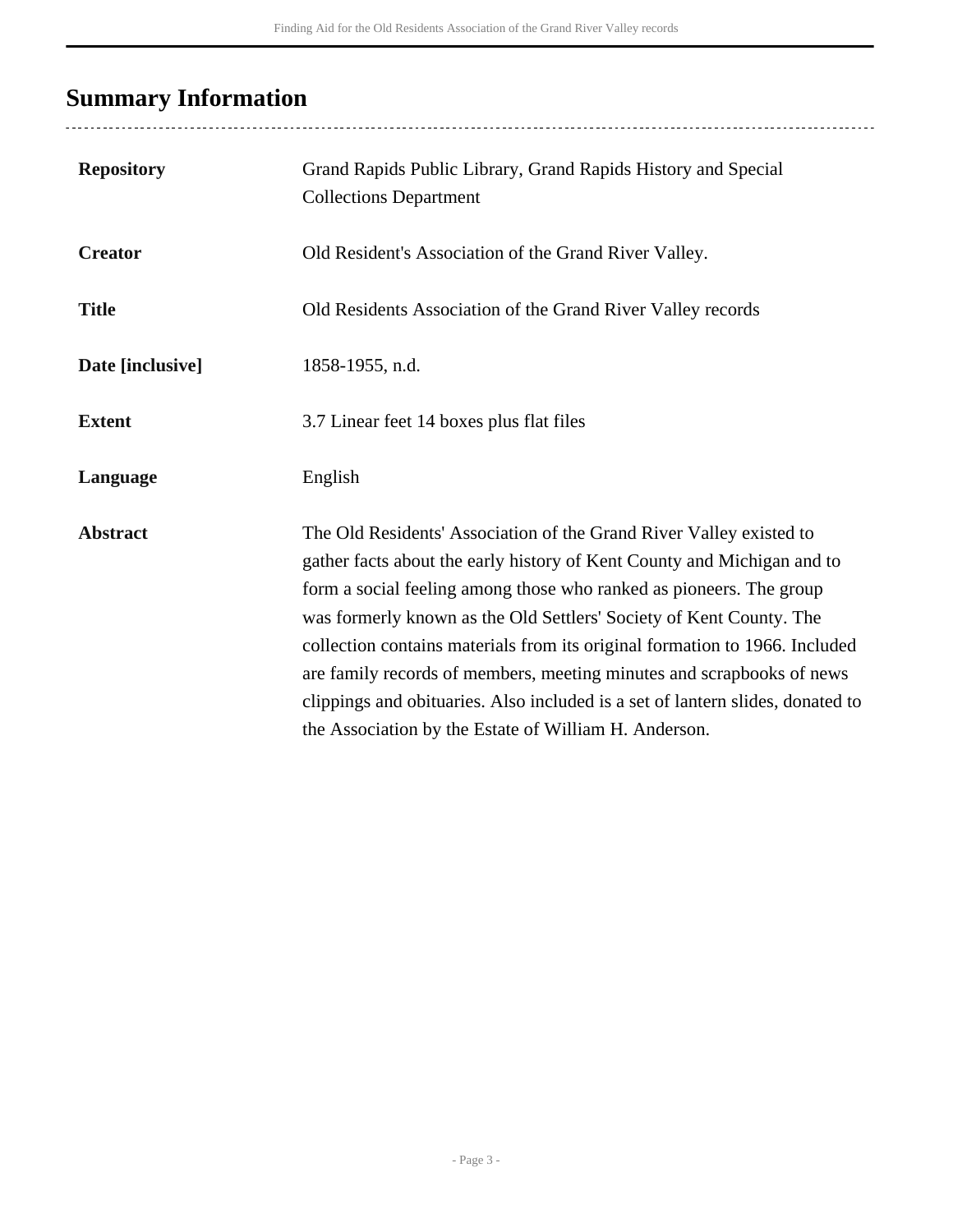## <span id="page-3-0"></span>**Biographical/Historical note**

The Old Settlers' Society of Kent County was formed February 22, 1858. The purpose of the association was to gather facts about the early history of Kent County and Michigan and to form a social feeling among those who ranked as pioneers. To be eligible for membership, a man must have settled in kent County, Territory of Michigan, prior to January 26, 1837 (the date Michigan became a state). During the Society's first years, as Baxter states in the History of the City of Grand Rapids, "for nearly 10 years the members seemed to forget that their Society needed concerted action in order to maintain an existence and during that time only occasional and casual meetings of the Old Settlers were held."

On December 27, 1871, a meeting was held at Sweet's Hotel to reorganize and draft a new constitution and by-laws. By January 17, 1872, reorganization was completed. Two of the major changes were the qualifications for membership and enlarging the territory of the society. To become a member, a man had to be 35 years old and be a resident of the Grand River Valley, in Ottawa, Kent and Ionia counties, for 25 years or more.

Changes were again made January 26, 1876, when the members voted to change the name to "Old Residents' Association of the Grand River Valley." Also in 1876, women were permitted to be honorary members. Prior to 1876 only men were allowed to join the Association. But when it was decided to hold a banquet and ball, the men found they couldn't hold such a function without women and decided to allow their wives to become honorary members. Later women were admitted as regular members.

The Association continued to thrive over the years, their annual picnics were very successful. The reason for the Association's demise is unclear. It appears that in the late 1950s declining membership and interest forced the Association to dissolve. Also it is possible that other historical and social organizations were being formed and these new groups drew more young members.

### <span id="page-3-1"></span>**Scope and Contents note**

The collection contains original minutes of the Association, scrapbooks containing news articles about the society's activities and history of the Grand River valley. Family record sheets of the Association members contain useful genealogy information on early Grand Rapids residents.

Also of interest, the scrapbooks contain indexed obituaries of members and photos. Two of the photos are historical shots of Grand Rapids, head of Island no. 1, Pearl St. Bridge 1866, and from a painting by A.B. Turner, 1833.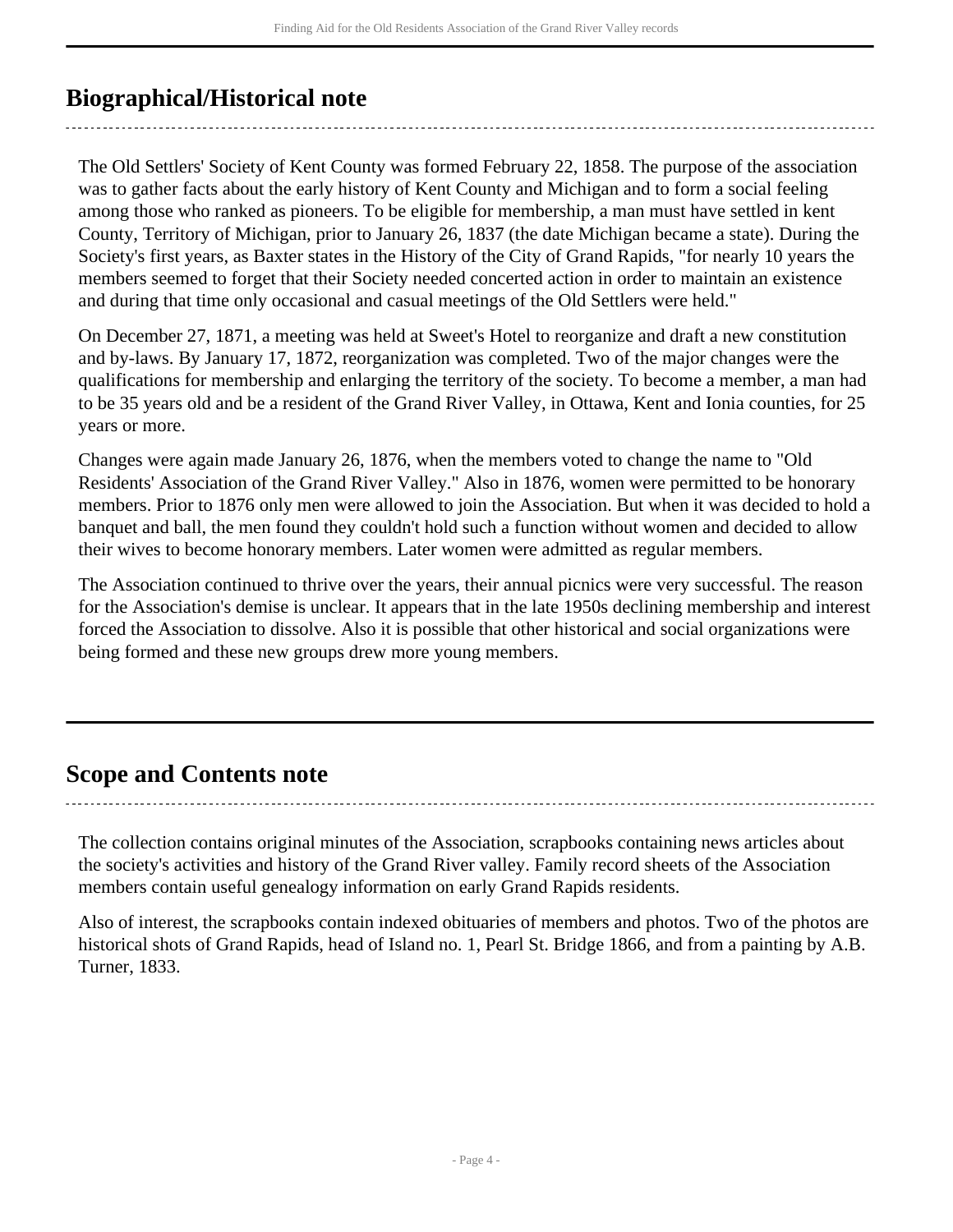## <span id="page-4-0"></span>**Administrative Information**

#### **Publication Information**

Grand Rapids Public Library, Grand Rapids History and Special Collections Department September 1988

#### **Immediate Source of Acquisition note**

Accession numbers include 00.[1957].1-61+ and 1912.001.

### <span id="page-4-1"></span>**Related Materials**

#### **Related Archival Materials note**

See Coll. 054 for images of some of the Old Settlers, which may correspond to the lantern slides in this collection.

Ask staff for assistance in identifying specific collections which may have information on old settlers, such as the Ketcham Family Collection, which includes the Burton Family of early settlers of Grand Rapids.

For further reading about the Old Residents' Association, the History of Kent Co. Michigan by Chapman and History of the City of Grand Rapids by Baxter each offer information about the group.

### <span id="page-4-2"></span>**Controlled Access Headings**

**Genre(s)**

• records (documents)

**Geographic Name(s)**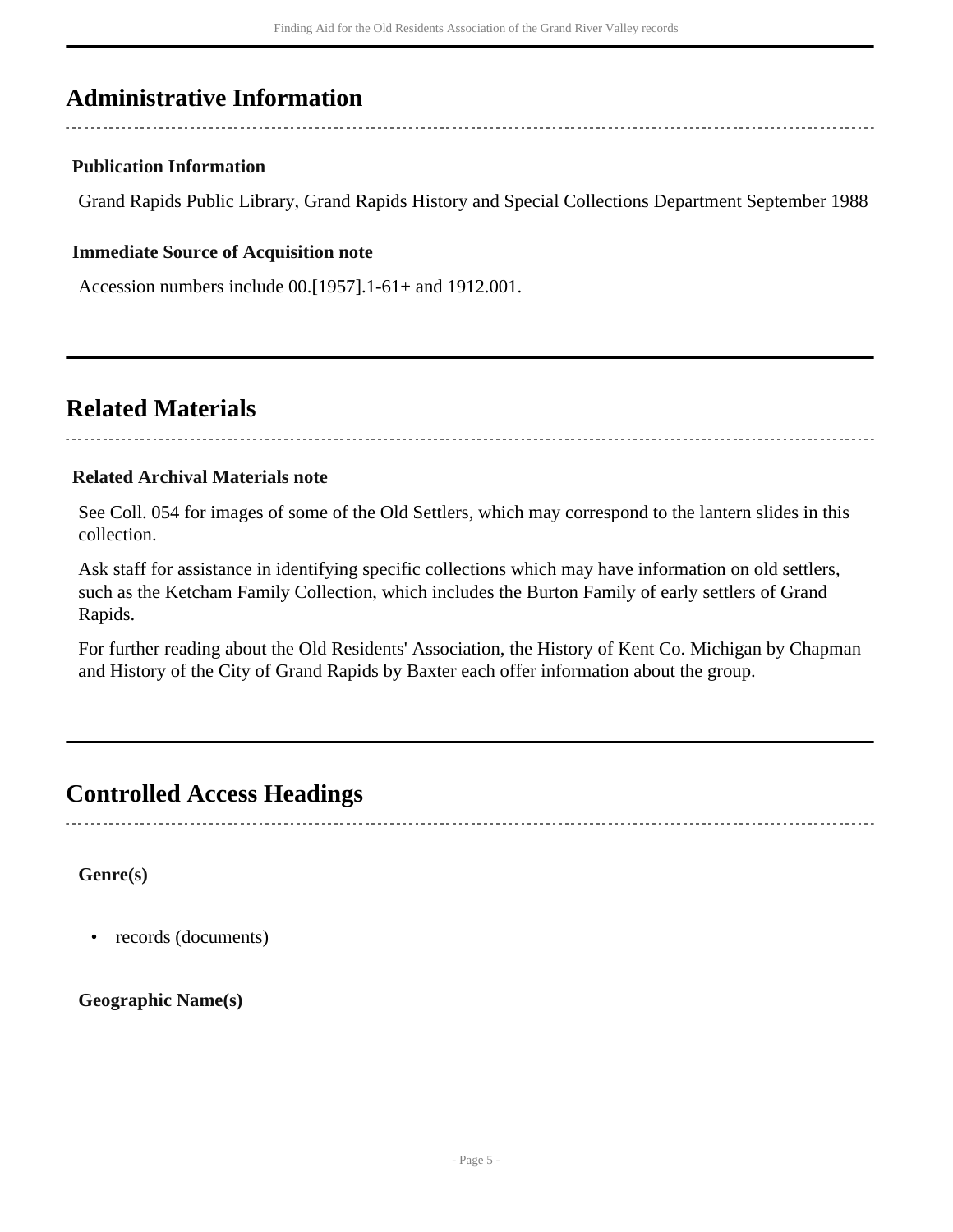- Grand Rapids (Mich.) -- History
- Grand River Valley (Mich.) -- History -- Societies, etc.
- Ionia (Mich.) -- History
- Kent County (Mich.) -- History
- Ottawa County (Mich.) -- History

### **Subject(s)**

• Pioneers -- Michigan -- Kent County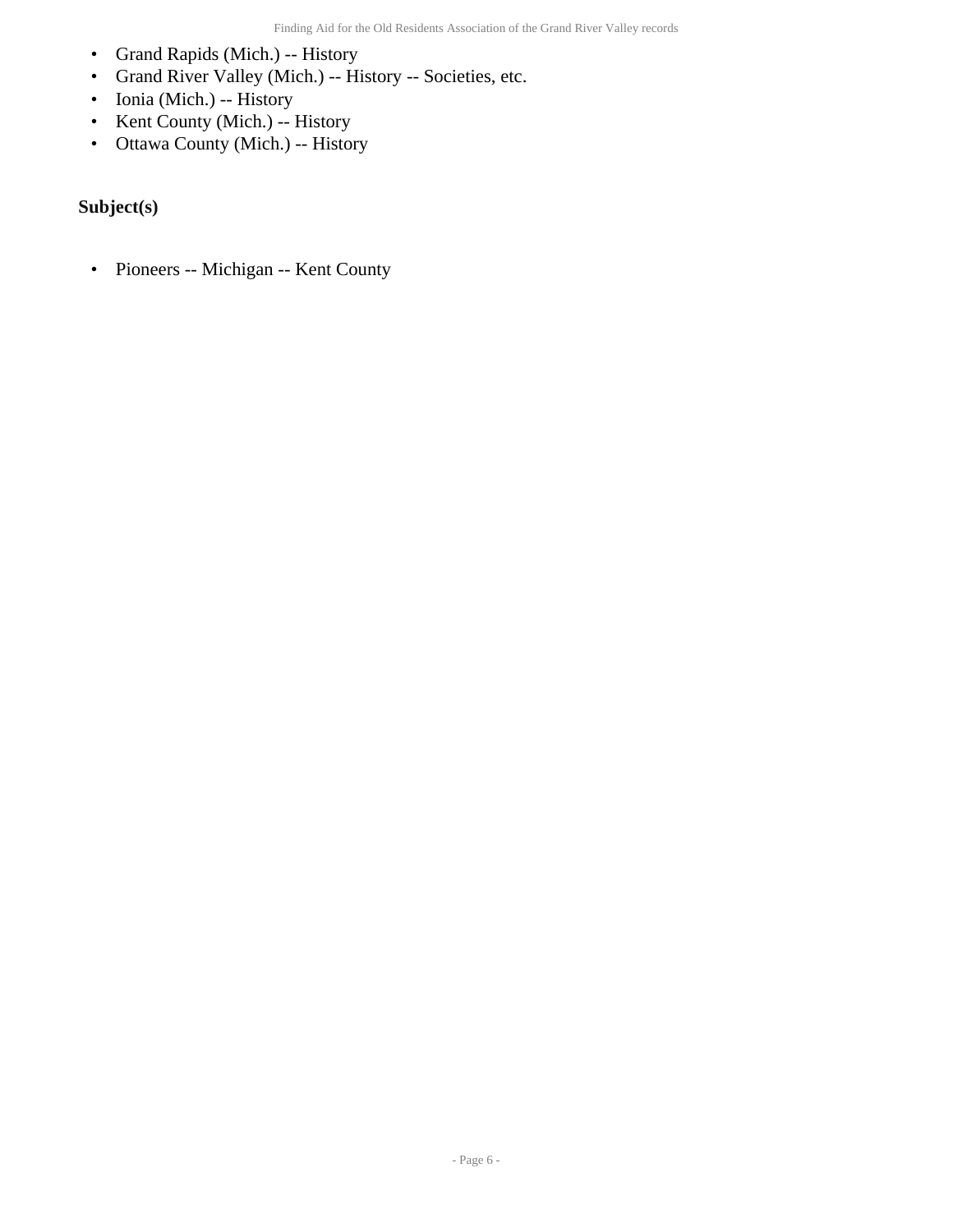## <span id="page-6-0"></span>**Collection Inventory**

<span id="page-6-2"></span><span id="page-6-1"></span>

| <b>Membership</b>                                                              |              |               |
|--------------------------------------------------------------------------------|--------------|---------------|
|                                                                                | <b>Box</b>   | <b>Volume</b> |
| Constitution, Bylaws and Record of Members n.d. Formerly MK9.012c<br>1986.075? | 3.5          | 6             |
|                                                                                | <b>Box</b>   | <b>Folder</b> |
| Family records of members, n.d.                                                | $\mathbf{1}$ | $5-10$        |
| Membership book of the Association, 1897-1910, inc. O2:BF16.1                  | 3            | vol 4         |
| Membership roster, 1950.                                                       | $\mathbf{1}$ | 11            |
|                                                                                |              | <b>Box</b>    |
| Membership card file A-L                                                       |              | 11            |
| Membership card file M-Z                                                       |              | 12            |
| <b>Minutes</b>                                                                 |              |               |
|                                                                                | <b>Box</b>   | <b>Folder</b> |
| Original minutes of the Association 1858-1885, n.d.                            | $\mathbf{1}$ | $\mathbf{1}$  |
|                                                                                | <b>Box</b>   | <b>Volume</b> |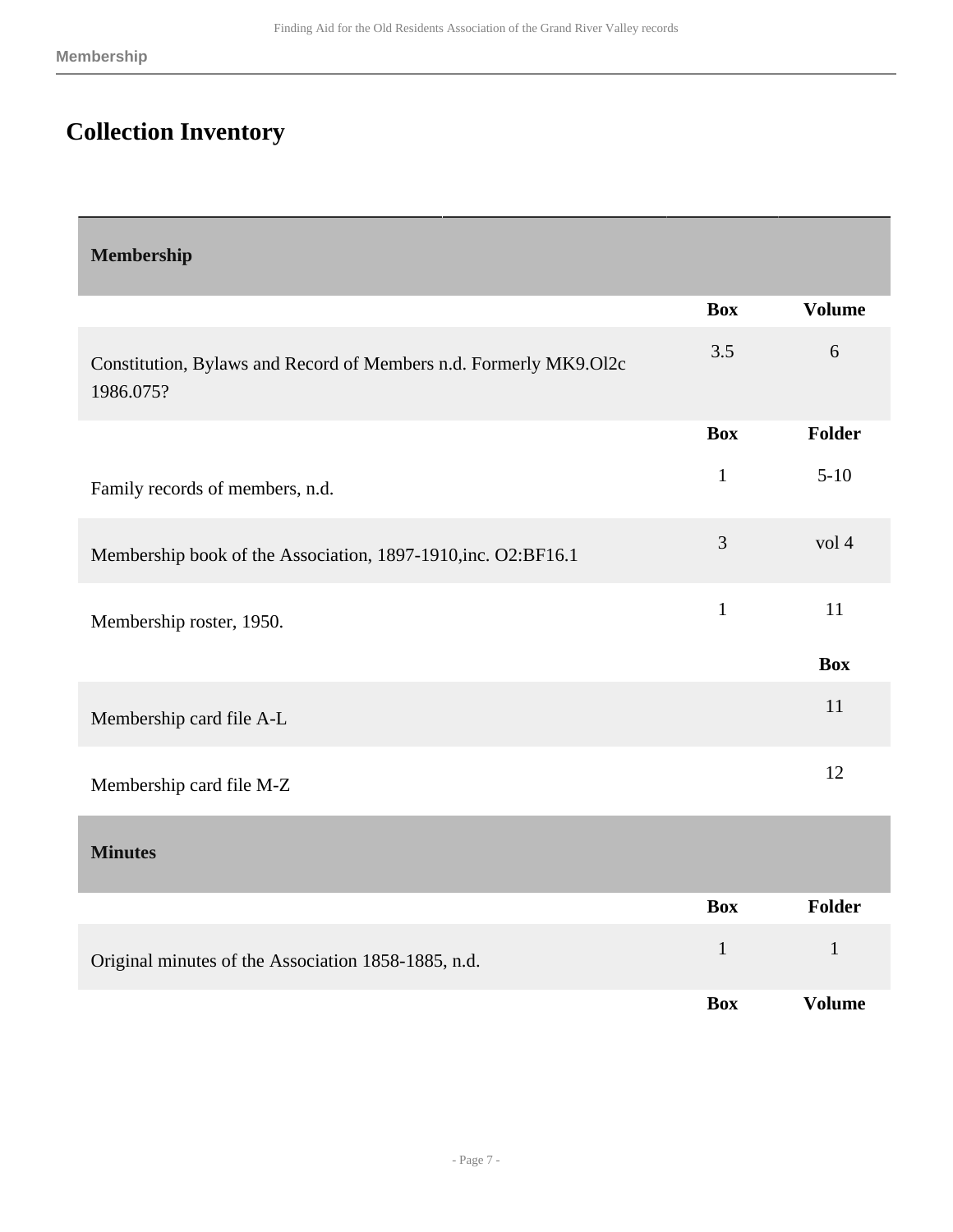**Scrapbooks and clippings.**

<span id="page-7-1"></span><span id="page-7-0"></span>

| Copy of the original minutes of the Association 1858-1885, n.d. Formerly<br>MK9.OL2 Later red buckram binding. | 2.5            | 1A             |
|----------------------------------------------------------------------------------------------------------------|----------------|----------------|
| Negative Copies of the original minutes of the Association. 1858-1885,<br>n.d. Formerly MK9.OL2                | 2.5            | 1B             |
| Minutes of the Association and news clippings 1870-1928. O2:F12.1                                              | $\overline{2}$ | $\overline{2}$ |
| [Minutes. Various meetings, 1929-1966. In "Record book. Includes<br>clippings, ephemera, etc.]                 | 3.5            | 5              |
| <b>Scrapbooks and clippings.</b>                                                                               |                |                |
|                                                                                                                | <b>Box</b>     | Folder         |
| Scrapbook, 1883, 1892-1954.                                                                                    | $\mathbf{1}$   | $\overline{2}$ |
|                                                                                                                | <b>Box</b>     | <b>Volume</b>  |
| Memoirs of the Old Residents Association, scrapbook, 1921-1951, n.d.<br>Formerly MK9.OL2m                      | 2.5            | 3              |
|                                                                                                                | <b>Box</b>     | Folder         |
| News clippings, 1872-1948, n.d.                                                                                | $\mathbf{1}$   | 3              |
| News clippings, 1914-1955.                                                                                     | $\mathbf{1}$   | $\overline{4}$ |
| <b>Miscellaneous</b>                                                                                           |                |                |
|                                                                                                                | <b>Box</b>     | <b>Folder</b>  |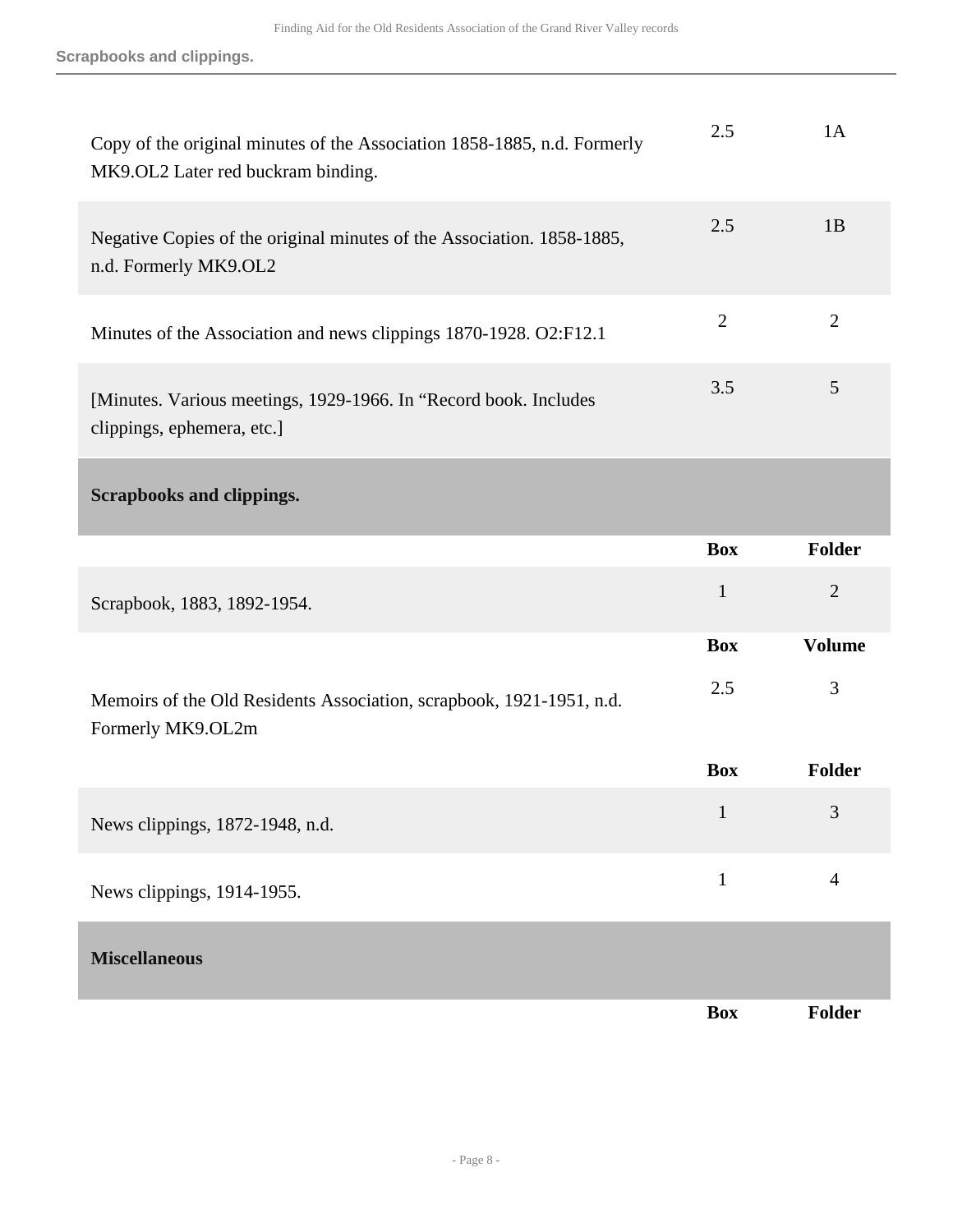**Miscellaneous**

| 50th re-union pamphlet, constitution, 1925.                                                                                                                                                                               | $\mathbf{1}$ | 12                        |
|---------------------------------------------------------------------------------------------------------------------------------------------------------------------------------------------------------------------------|--------------|---------------------------|
| Pamphlet, constitution, 1948.                                                                                                                                                                                             | $\mathbf{1}$ | 13                        |
| Memorial, Thomas Dwight Gilbert, 1894.                                                                                                                                                                                    | $\mathbf{1}$ | 14                        |
| A Tale of Two Cities, written by Angie Bingham Gilbert, wife of Thomas<br>Dwight Gilbert, n.d. Formerly M9.G37 c. 1 Existing; c. 2 00.[2920].1,<br>added 12/4/1008                                                        | $\mathbf{1}$ | 15                        |
| Map of Lowell, n.d.                                                                                                                                                                                                       | $\mathbf{1}$ | 16                        |
| List of Former Residents who attended Homecoming and the 60th Anniversary<br>Celebration, 1910. O3:B216.1, added 4/21/2000                                                                                                | <b>Box</b>   | <b>Box</b><br>3<br>Folder |
| People Living in Grand Rapids in 1868 / F.D. Richmond.                                                                                                                                                                    | $\mathbf{1}$ | 17                        |
| <b>Scope and Contents note</b>                                                                                                                                                                                            |              |                           |
| Inscription: Gift from William N. Cook, March 28, 1912. This book came<br>into Mr. Cook's hands through Reuben H. Smith, who for many years was<br>secretary to the Old Settlers' Association. 1912.001, added 5/25/2006. |              |                           |
| Clipping. "Value of Preservation of Historical Records Reviewed by Mrs.<br>S.W.McKee before Old Residents' Assoc. GR Herald, Feb. 27, 1916.<br>Added 11/2/2001.                                                           | $\mathbf{1}$ | 3.5                       |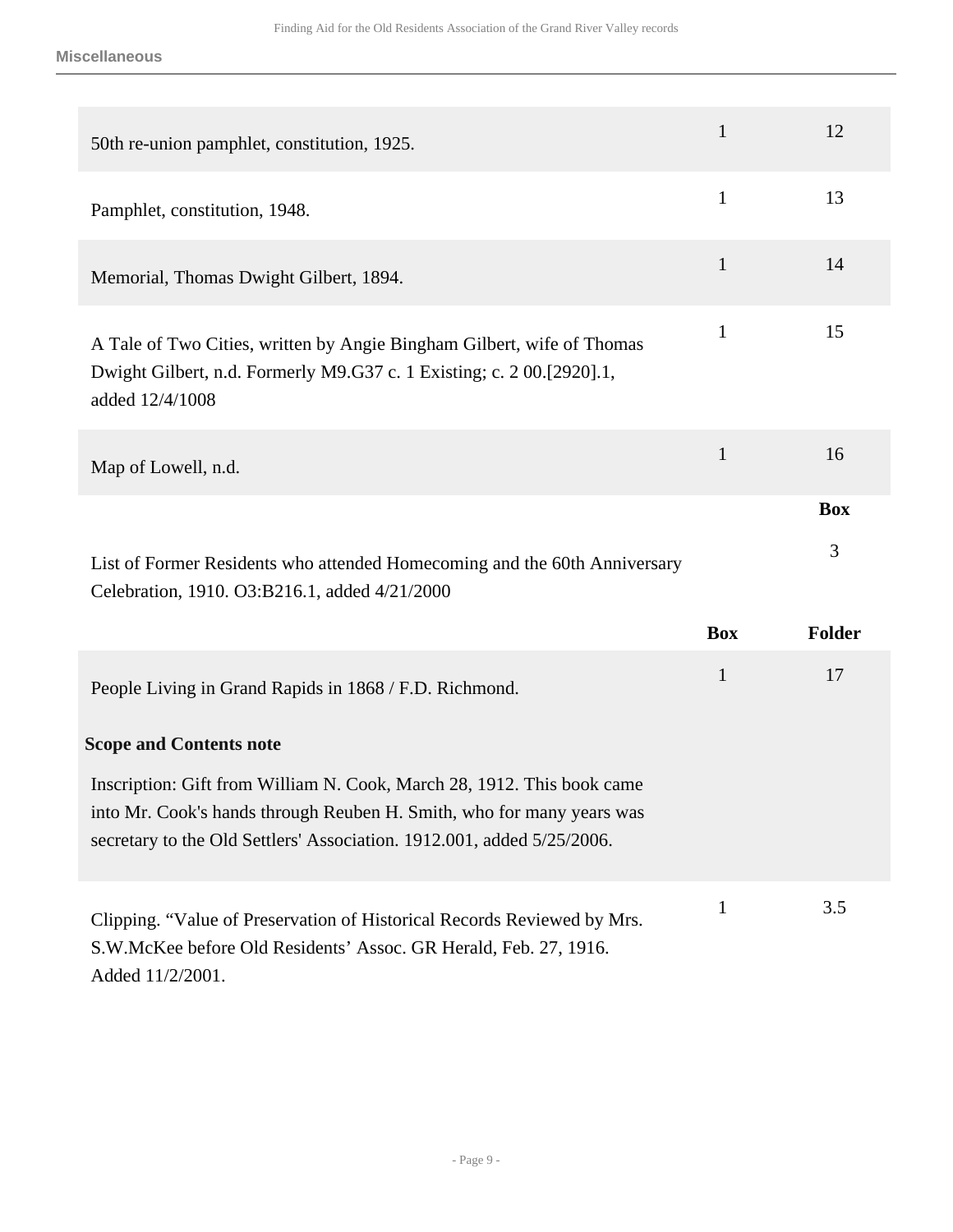# **Oversize (6 items) Drawer** Grand Rapids Herald, page 3, November 16, 1924. (2 clippings, ½ sheets the long way. See also this information on microfilm. FF.IX.D Map of City of Grand Rapids wards, copyright 1899. Map of City of Grand Rapids ward, 1903. FF.IX.D Graphic. Broadside. "Take the Michigan Central for the Kent County Fair ... Sept. 19-23, 1892. GR : Dean Printing Co. FF.IX.D Graphic. Broadside. Fragment. "Are You Coming? Of Course I am ... 22nd Annual Picnic & Homecoming. ... Old Settlers ... Sand Lake ... Aug. 29, no year, ca. 1914-1917. Pinkish color, cut off at the bottom. FF.IX.D Old Residents Association of the Grand River Valley. Annual Summer Meeting, June 30, 1921. Huber's Garden, Reeds Lake. Musical Program. FF.IX.D

#### <span id="page-9-0"></span>**Lantern Slides**

#### **Scope and Contents note**

"Lantern Slides of some of Grand Rapids Oldest business and Profesional [sic, Professional] men. Donated by the Estate of William H. Anderson to the Old Resident Association of Grand River Valley." These individuals were not necessarily members of the Association. Found in an old envelop box. 00. [1957].1-61?, added 1/14/2002. Arranged alphabetically by the last name of the individual shown.

**Box**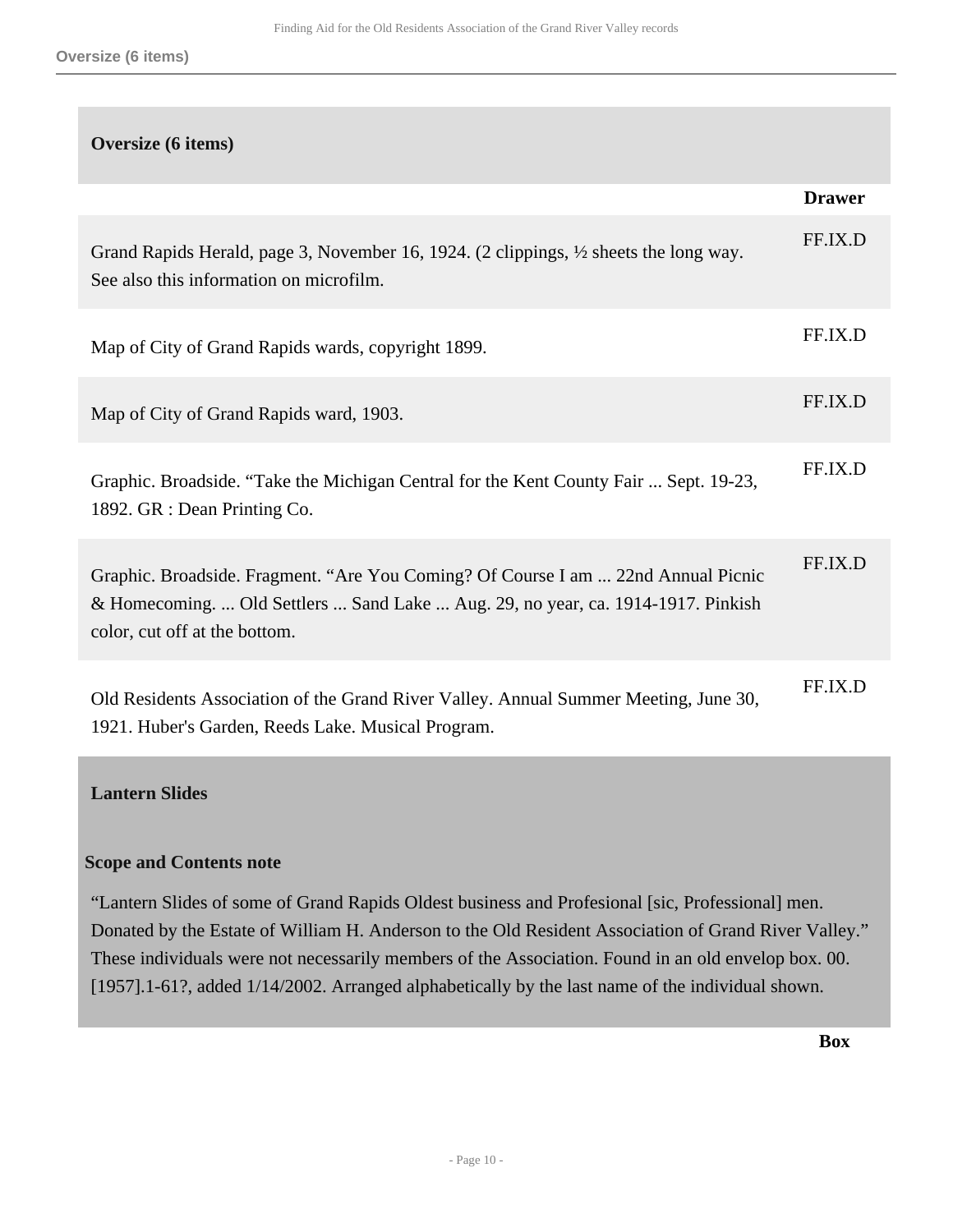| William H. Anderson      | $\overline{4}$ |
|--------------------------|----------------|
| James M. Barnett         | $\overline{4}$ |
| Dr. Louis Barth          | $\overline{4}$ |
| Wm. A. Berkey            | $\overline{4}$ |
| <b>Christian Bertsch</b> | $\overline{4}$ |
| James Blair              | $\overline{4}$ |
| D.A. Blodgett            | $\overline{4}$ |
| John W. Blodgett         | $\overline{4}$ |
| Edwin Booth              | $\overline{4}$ |
| Geo. G. Briggs           | $\overline{4}$ |
| A.A. Carroll             | 5              |
| Thos. F. Carroll?        | $\mathfrak{S}$ |
| C.C. Comstock            | $\mathfrak{S}$ |
| C.W. Garfield            | $\sqrt{5}$     |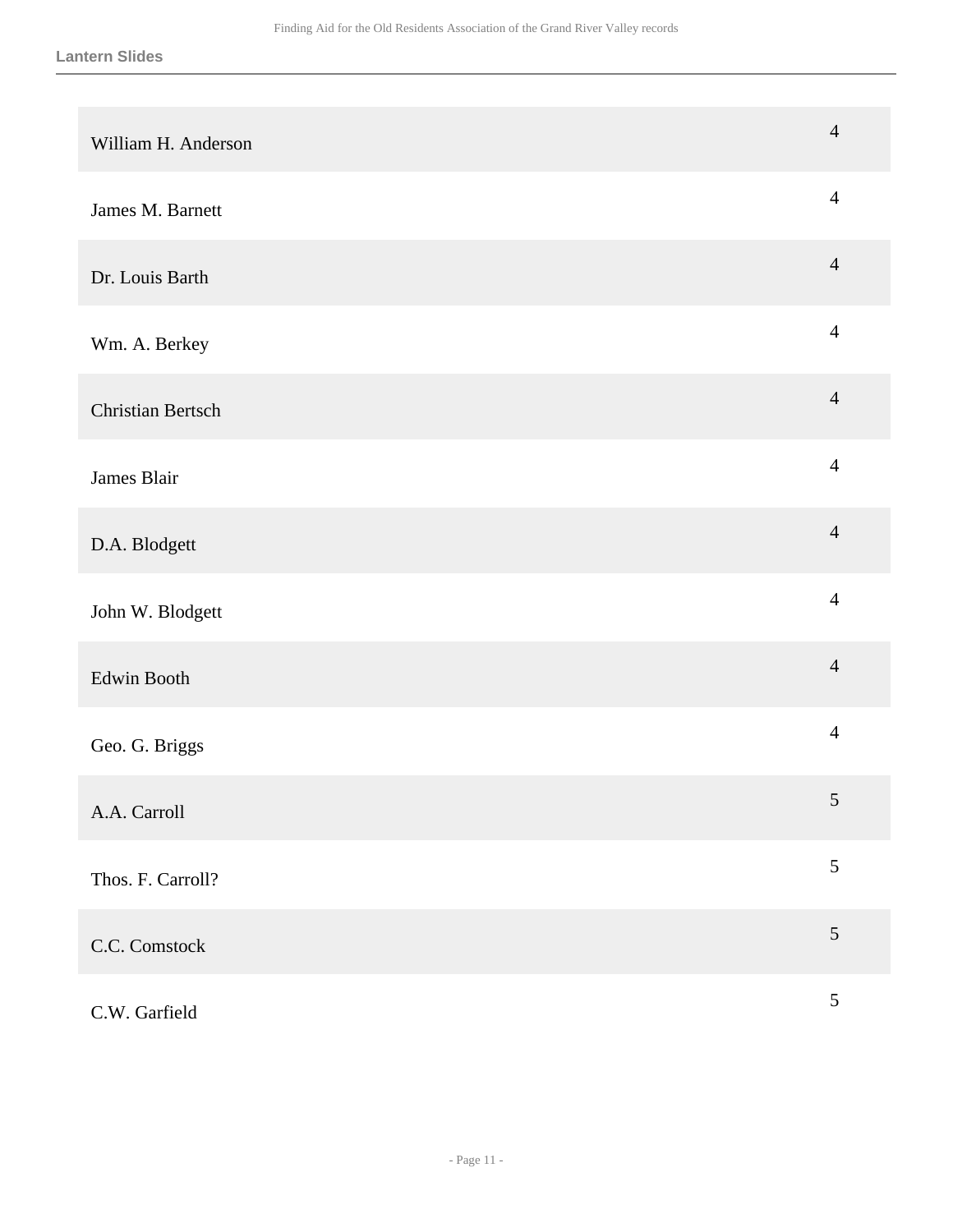| Geo. W. Gay          | 5              |
|----------------------|----------------|
| T.D. Gilbert         | $\mathfrak{S}$ |
| Thomas Hefferan      | $\mathfrak{S}$ |
| Wm. G. Herpolsheimer | $\mathfrak{S}$ |
| Anton G. Hodenpyl    | $\sqrt{5}$     |
| Harvey J. Hollister  | $\mathfrak{S}$ |
| Joseph Houseman      | $6\,$          |
| Julius Houseman      | $6\,$          |
| W.O. Hughart Sr.     | $6\,$          |
| Henry Idema          | $\sqrt{6}$     |
| Gen. Innis           | $\sqrt{6}$     |
| Dr. G.K. Johnson     | $\sqrt{6}$     |
| Wm. Judson           | $\sqrt{6}$     |
| Jacob Kleinhaus      | $\sqrt{6}$     |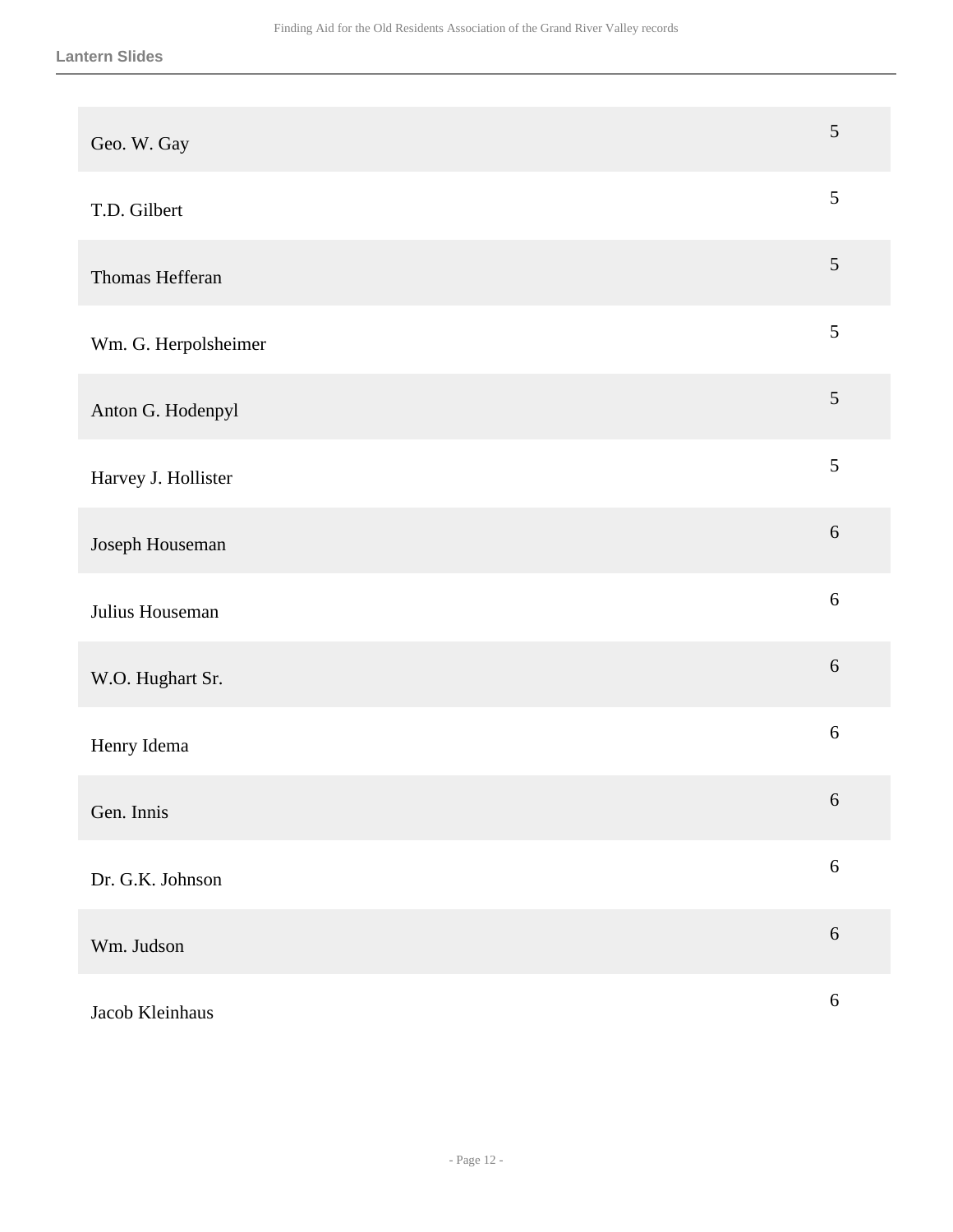| John S. Lawrence  | $6\,$            |
|-------------------|------------------|
| H. Leonard        | $\boldsymbol{7}$ |
| Amos Musselman    | $\overline{7}$   |
| L.D. Norris       | $\boldsymbol{7}$ |
| Thomas J. O'Brien | $\boldsymbol{7}$ |
| A.V. Pantlind     | $\boldsymbol{7}$ |
| J. Boyd Pantlind  | $\boldsymbol{7}$ |
| Col. Pierce       | $\overline{7}$   |
| Wm. T. Powers     | $\overline{7}$   |
| A.D. Rathbone     | $8\,$            |
| Lester J. Rindge  | $8\,$            |
| Wm. Sears         | $8\,$            |
| W.R. Shelby       | $8\,$            |
| Wm. Alden Smith   | $8\,$            |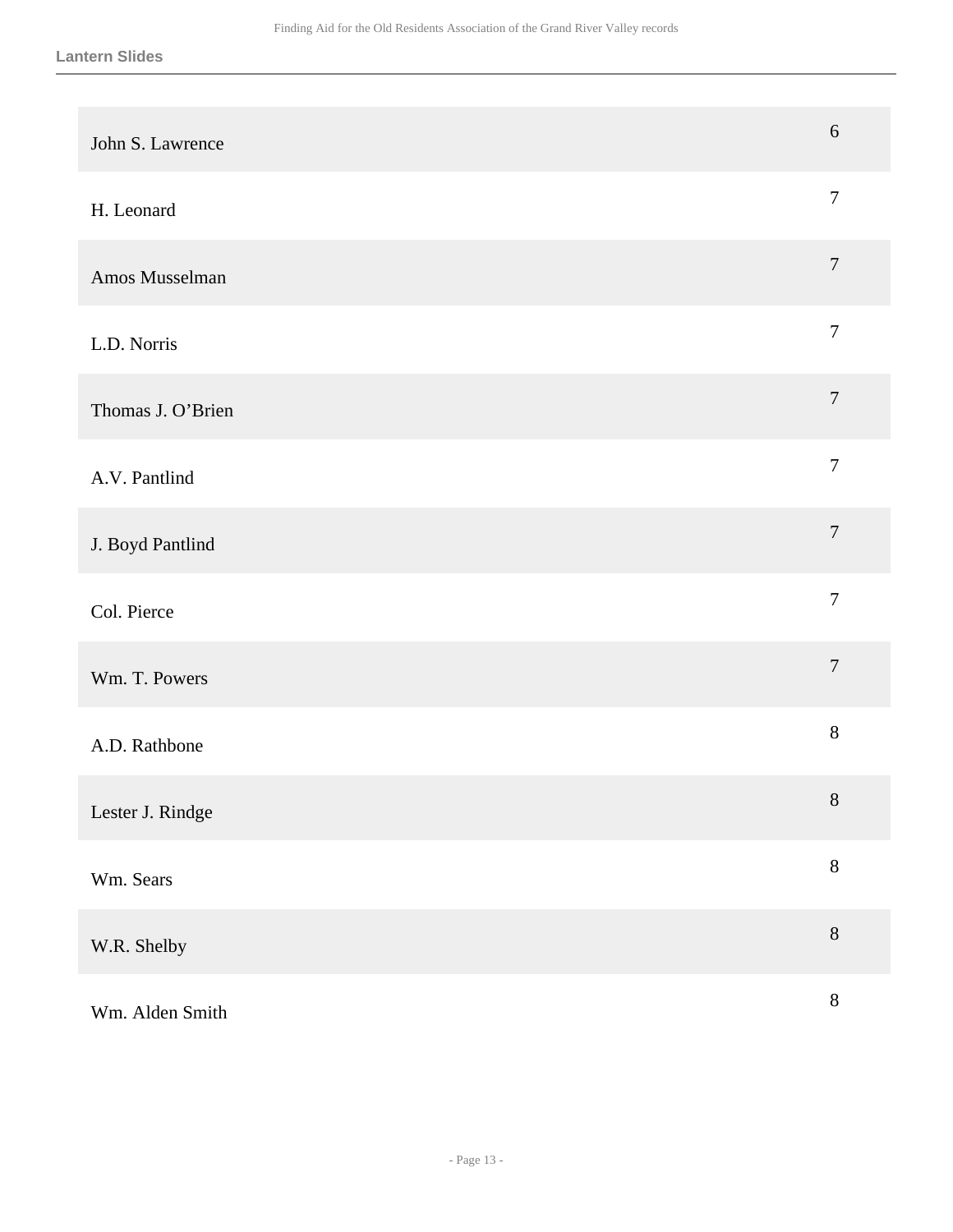| Paul Steketee     | $\, 8$         |
|-------------------|----------------|
| Wilder D. Stevens | $8\,$          |
| Sidney F. Stevens | $\, 8$         |
| F.A. Stowe        | $8\,$          |
| Martin L. Sweet   | 9              |
| Geo. W. Thayer    | 9              |
| Geo. P. Wanty     | 9              |
| D.W. Waters       | $\mathbf{9}$   |
| A.B. Watson       | 9              |
| L.W. Welsh        | 9              |
| W.B. Weston       | $\overline{9}$ |
| A.S. White        | 9              |
| John Widdicomb    | 9              |
| L.H. Withey       | $10\,$         |